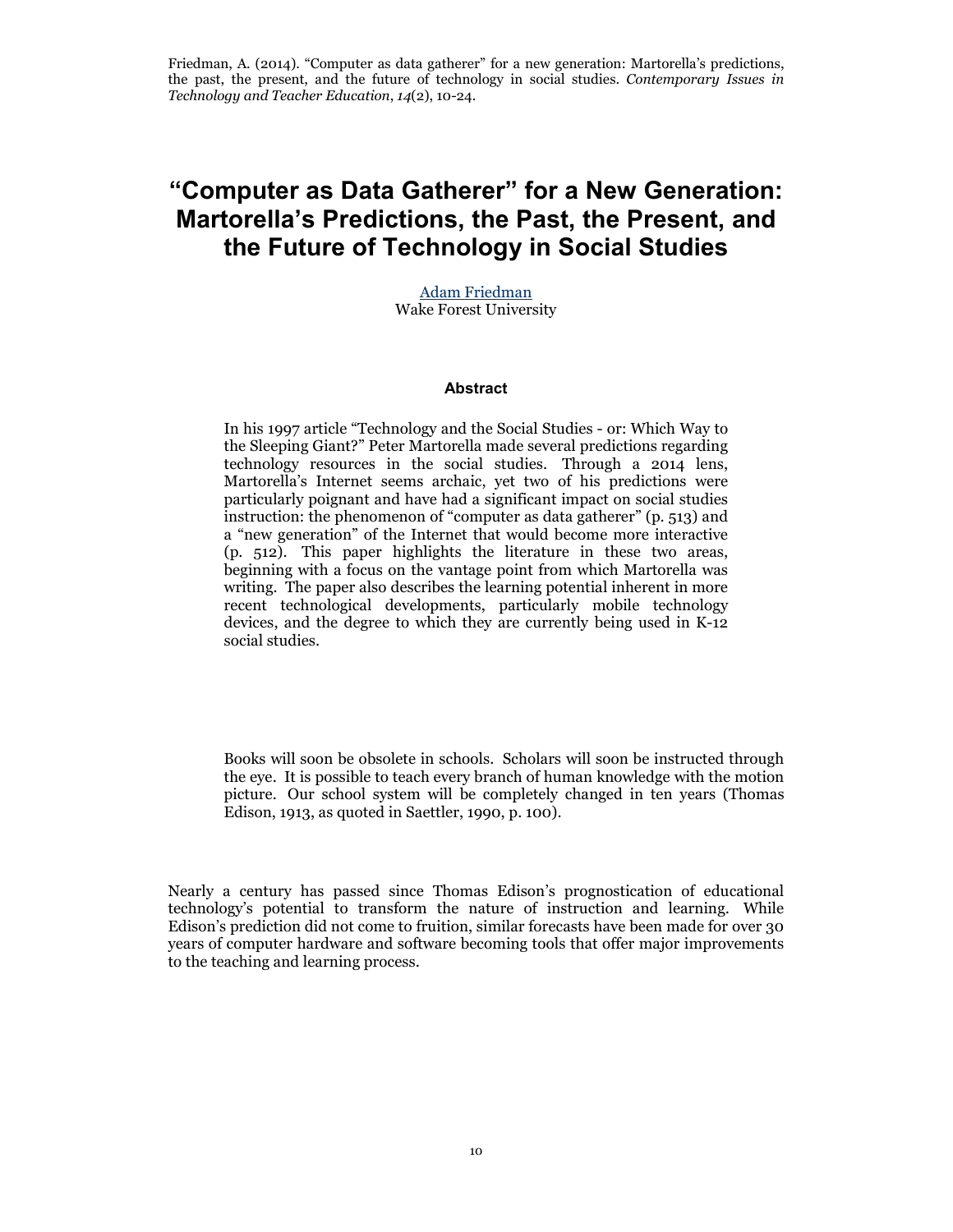An Apple advertisement from 1979 offered educators "computer-assisted instruction capabilities, including drill and practice, tutorial, problem solving, games, simulations, and more" (Maher, 2011). Academics of the 1980s also proclaimed affinity for computer use in social studies instruction. For example, Diem (1983) encouraged social studies teachers to begin using technology in their instruction, and White (1987) described using this technology to allow high school students to "reach out to peers around the world" (p. 44).

Among the more famous computer simulations of the 1980s-1990s was The Oregon Trail, which allowed students to simulate an experience travelling west across North America prior to the American Civil War. Although Bigelow (1997) revealed a number of shortcomings of The Oregon Trail, particularly in regard to a number of cultural biases inherent in the game, he acknowledged that it (then played from a CD-ROM) was "encyclopedic in the amount of information" (p. 84).

The 1990s saw the spread of the Internet in society and schools, which Friedman and VanFossen (2010) pointed out had enough impact to garner multiple proclamations that it could do nothing short of revolutionizing social studies education. Fast forward to the 2010s, and the Apple iPad (2012a) boldly claimed on its website, "The device that changed everything is now changing education." Apple noted that this particular device "inspires creativity and hands-on learning with features you won't find in any other educational tool." In terms of social studies content, the website contained a screenshot of an essay on Ancient Rome, presumably written for an Advanced Placement World History course.

Amidst the rhetoric of technology being a change agent within the social studies lies a relatively short piece written by the late Peter Martorella in 1997, about 2 years after the Internet had begun to make inroads in mainstream American society, followed soon thereafter by its inclusion in schools. The title of Martorella's article, "Technology and the Social Studies - or: Which Way to the Sleeping Giant?" invoked a powerful image of a social studies curriculum that would soon be taken over, or at least be strongly influenced, by technology resources.

Although the terms technology, computer, and the Internet are not entirely synonymous and cannot necessarily be interchanged for one another, they do have commonalities, particularly in terms of social studies education. The wealth of freely accessible social studies resources on the Internet has been well documented (Cohen & Rosenszweig, 2006; VanFossen & Shiveley, 2000).

# **Technology in the Mid-1990s**

Martorella's article was published in September 1997. A presumption may be made, therefore, that the bulk of its writing was likely accomplished no later than during the 1996-1997 academic year. To understand fully Martorella's vantage point, it is critical to examine the state of technology available during this time, particularly as it related to social studies. To do so, as Martorella (1997) noted, it is instructive to examine the archives of *Social Education*, *Social Studies and the Young Learner*, and *Theory and Research in Social Education,* which are generally regarded as the flagship practitioner and research journals for the field.

When Martorella (1997) was writing, he found a dearth of technology-related articles. Six years later, VanFossen and Shiveley (2003) reported that the number and percentage of Internet-related presentations at the National Council for the Social Studies annual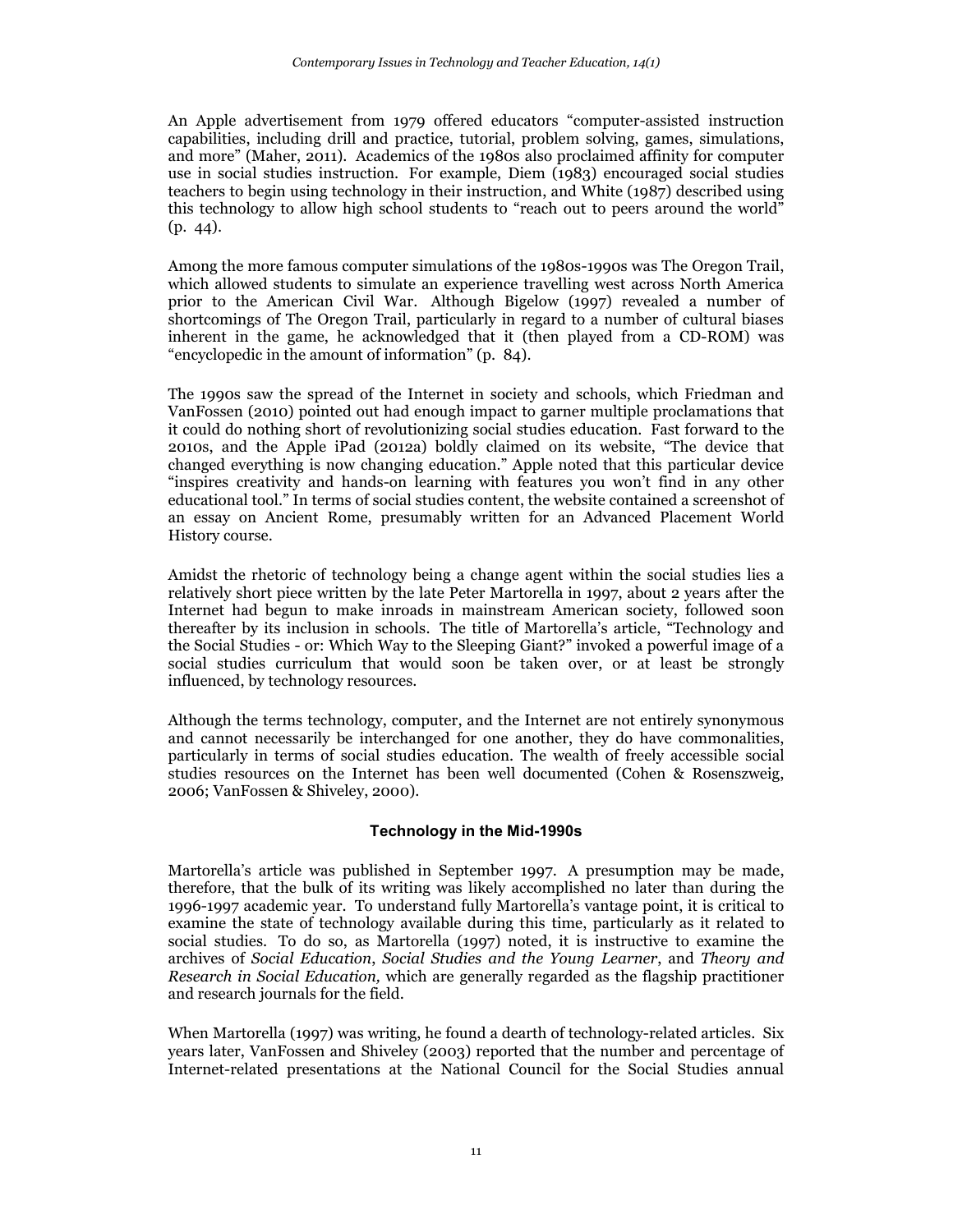conference had risen steadily from 1995-1999, but by the beginning of the 21st century these numbers had begun to reverse themselves.

In January 1994, *Social Education* contained an "instructional technology" section in which Pride described the use of videodiscs (which can be used on a computer but do not require an Internet connection). The November/December 1994 issue contained Szczerba's article, entitled "Databases, CD-Roms, and Cassettes," and mentioned the Internet as an information source.

Four issues later, (April/May 1995) Wilson and Marsh wrote the initial *Social Education* article that focused on the Internet's use in social studies education. They described it in epic terms, noting that it "may not only enhance but further revolutionize and even institutionalize…new approaches to teaching" (p. 198).

Nearly a year later (February 1996), Risinger began, in his words, "the first column of a new regular feature for *Social Education*," with a "goal…to help classroom teachers and other social studies educators tap into and utilize the tremendous resources of the Internet and the World Wide Web (WWW) in their curriculum planning and instruction" (p. 111). This column described the basics of the Internet and World Wide Web, as well as providing four websites to get the novice user started.

From this point forward, Risinger has regularly appeared in *Social Education,* providing social studies educators with Internet-based resources targeted at a specific domain within the social studies (e.g., Risinger, 2000, 2006, 2012). In a similar fashion, *Social Studies and the Young Learner* began a media corner section in the second half of the 1990s, in which specific Internet resources for teaching social studies were provided and described (e.g., Foster & Hoge, 1997; Helms & Finegan-Stoll, 1998).

A juxtaposition of screenshots from the National Council for the Social Studies' (NCSS) official website homepage in 1996 and in 2012 (Figure 1) illustrates the Internet about which Martorella was writing, as well as the Internet today. In addition to the far superior aesthetics, a quick glance shows that the current NCSS website (as is common) allows users to search the site using Google and links to the social networks Twitter and Facebook. These services were not in existence in 1996, and their presence on the present-day NCSS website does not begin to describe their ubiquity, the omnipresence of the Internet, and the interconnectedness of the world that did not previously exist.

It has been estimated that there are nearly 6 billion Google searches a day (Statistic Brain, 2014). *The New York Times* put the number of worldwide Facebook users at "901 million" (Sengupta, 2012), and the Pew Internet and American Life project estimated "some 15% of online adults use Twitter, and 8% do so on a typical day" (Smith & Brenner, 2012). These figures all give credence to the interconnected world in which we now live, as described by Thomas Friedman (2005) in *The World is Flat*. In 1996 this world did not exist.

For Martorella, not only did these companies (including the video sharing website YouTube) not exist, the Internet itself was dramatically different. At its most basic level, the Internet consisted, by and large, of a one-way path of information, from those who had access to Internet servers and knew hypertext markup language (HTML) to those who accessed these websites, often on Internet Explorer, Netscape Navigator, or for those in the United States, America Online. Through our current lenses, Martorella's Internet seems archaic, yet he asserted that "we have entered the information age where computers are ubiquitous and dominate our lives" (p. 513).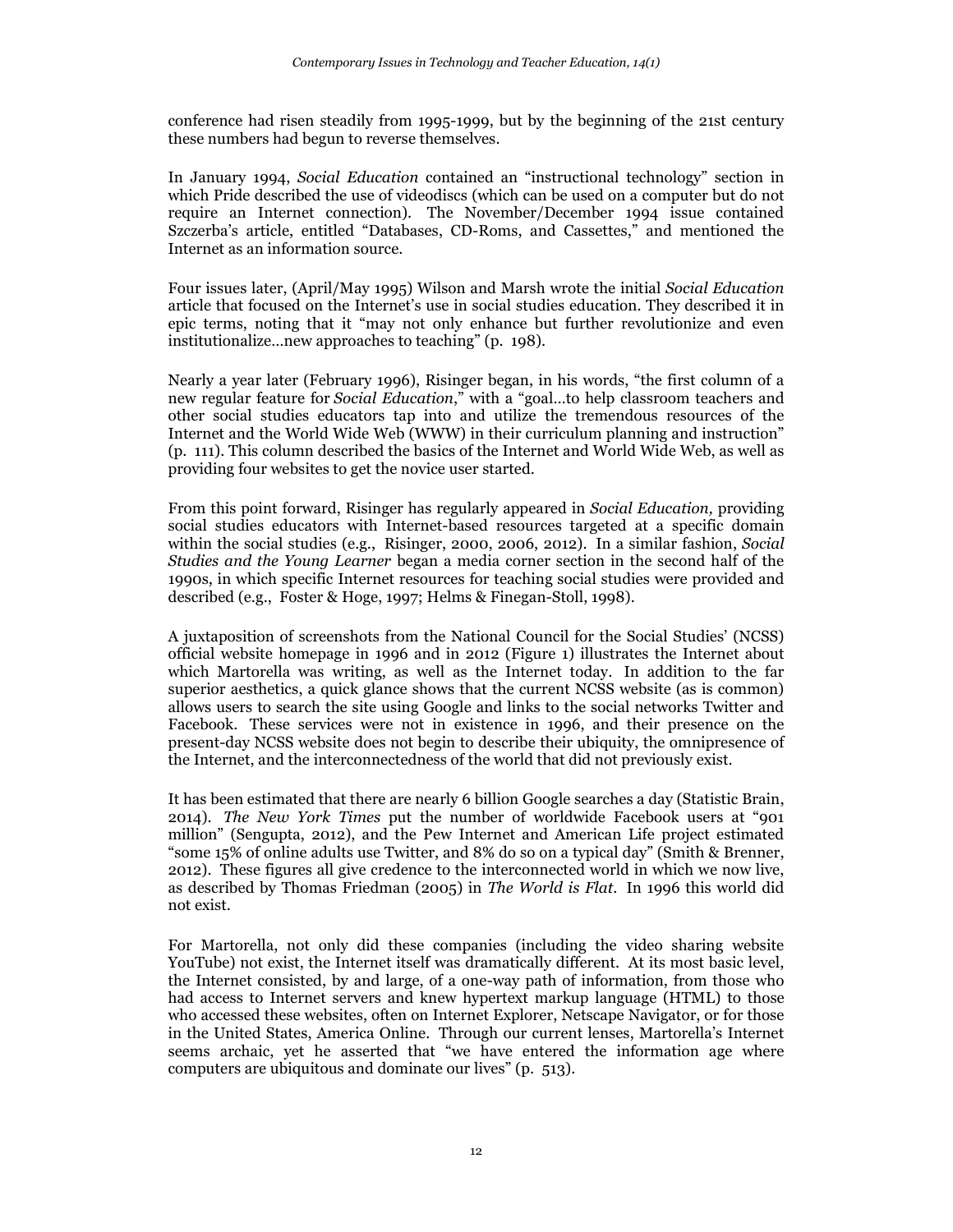





Figure 1b. Screenshot of National Council for the Social Studies' official website, January 8, 2014.

He made several predictions of and about computers, in general, and the Internet, in particular. Two of these predictions were particularly poignant and have had (and in all likelihood will continue to have) a large impact on social studies instruction. Martorella predicted the phenomenon of "computer as data gatherer" (p. 513). He also predicted a "new generation" of the Internet that would become more interactive (p. 512). This paper will focus on these two themes.

#### **Computer as Data Gatherer**

Undoubtedly, Martorella's (1997) notion of a computer as data gatherer has come to fruition. The Internet contains a vast array of information and is accessed around the world, having profound ramifications for the teaching and learning of social studies. The 1990s-2000s saw a burgeoning of historical collections on the Internet, which tended to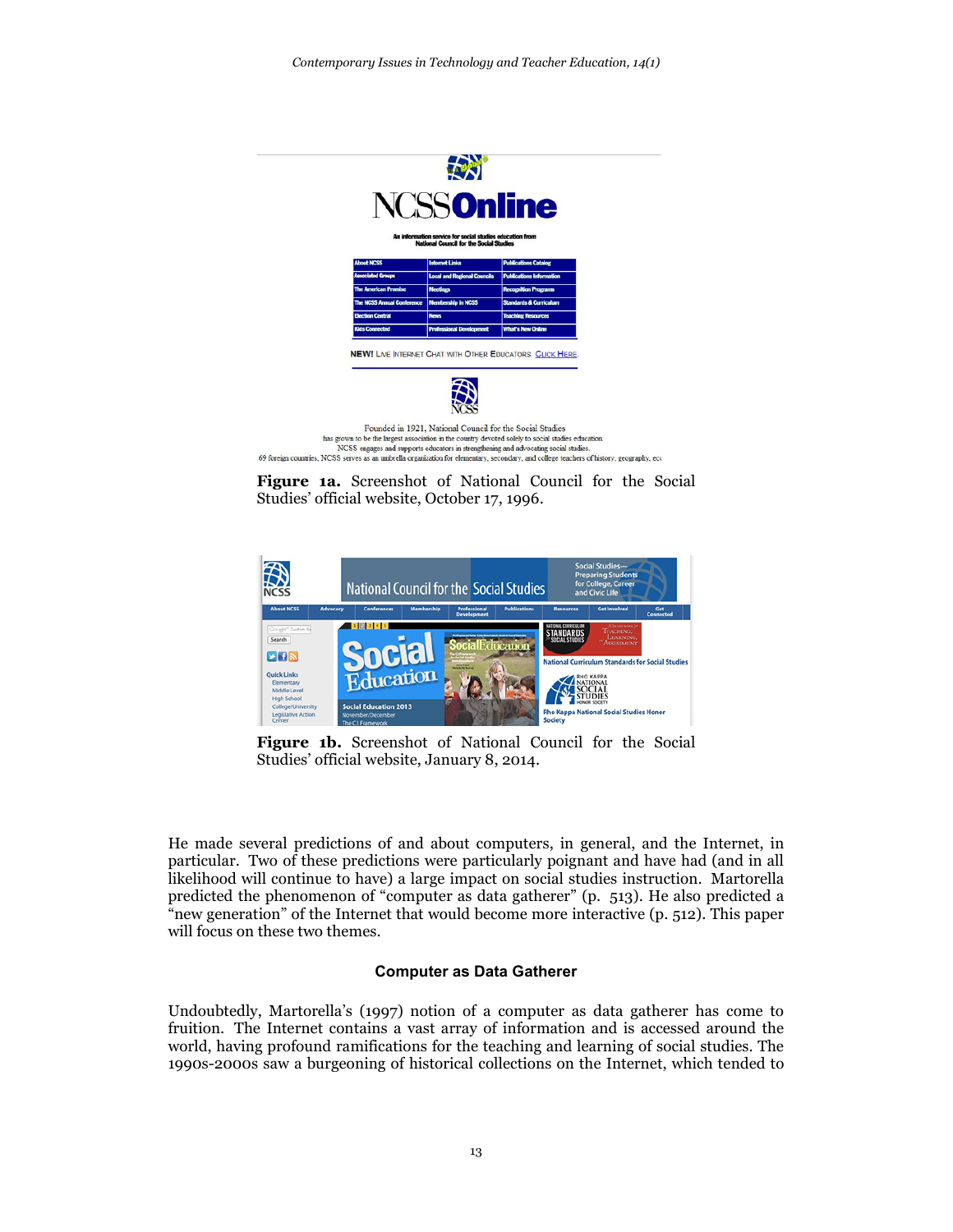be static websites (in other words, there was little to no interactive capacity). These collections were oftentimes sponsored or financed by a university.

Examples included (but were certainly not limited to) the Valley of the Shadow project from the University of Virginia, DocSouth from the University of North Carolina at Chapel Hill, and The Avalon Project from Yale Law School. Information that was previously difficult or impossible to obtain became instantaneously (and freely) available for any teacher with an Internet connection.

This access was uncharted territory for social studies teachers and students alike, which did not go unnoticed. Cohen and Rosenzweig (2006) noted that this availability of historical materials had the potential to change social studies instruction, writing that literally anybody, from "high school student…to senior historian" has unprecedented access to social studies materials, not only from libraries around the world, but instantaneously (p. 4).

An example of this data gathering was the Virginia Center for Digital History. During the 1990s, as Martorella's proverbial sleeping giant was taking form, historian Ed Ayers, a visionary and cofounder of this center, along with other faculty from the University of Virginia, began collaborating with the Institute for Advanced Technology in the Humanities. They developed "a research library in a box, enabling students at places without a large archive to do the same kind of research as a professional historian" (Ayers, 2005, p. 73).

In 1999, 2 years after Martorella's prediction of computer as data gatherer, Ayers published "History in Hypertext," which described the potential for teaching and learning history through the use of a digital archive residing on the Internet. Ayers (1999) offered insight into the development of the Valley of the Shadow, which is "a large digital archive about two communities before, during, and after the American Civil War." It was "designed to explore some the fundamental tensions of history." To build this archive, the authors "combin[ed] dozens of databases," and within the archive there are "connections within each database and across many of them" (online). Clearly, Martorella's vision of "computer as data gatherer" was beginning to take shape.

Contemporaneously, the newfound provision of Internet-based resources helped to spawn the digital history genre. In 2008, the Organization of American Historians' *The Journal of American History* published a conversation among prominent digital historians about their work. In this article, historian William G. Thomas, III, a pioneer in digital history who in the late 1990s co-founded this term, noted that "digital history is an approach to examining and representing the past that works with the new communication technologies of the computer, the Internet network, and software systems" (p. 454).

In its simplest form, noted historian William J. Turkell in the same article, "digital history makes use of sources in digital form" (p. 454). Thomas added that "it is a methodological approach framed by the hypertextual power of these technologies [those noted above] to make, define, query, and annotate associations in the human record of the past" (p. 454).

#### **Impact on Teaching**

Clearly, the growth of the Internet spawned the plethora of digital history resources that are now available, which is a testament to the fortitude of Martorella's (1997)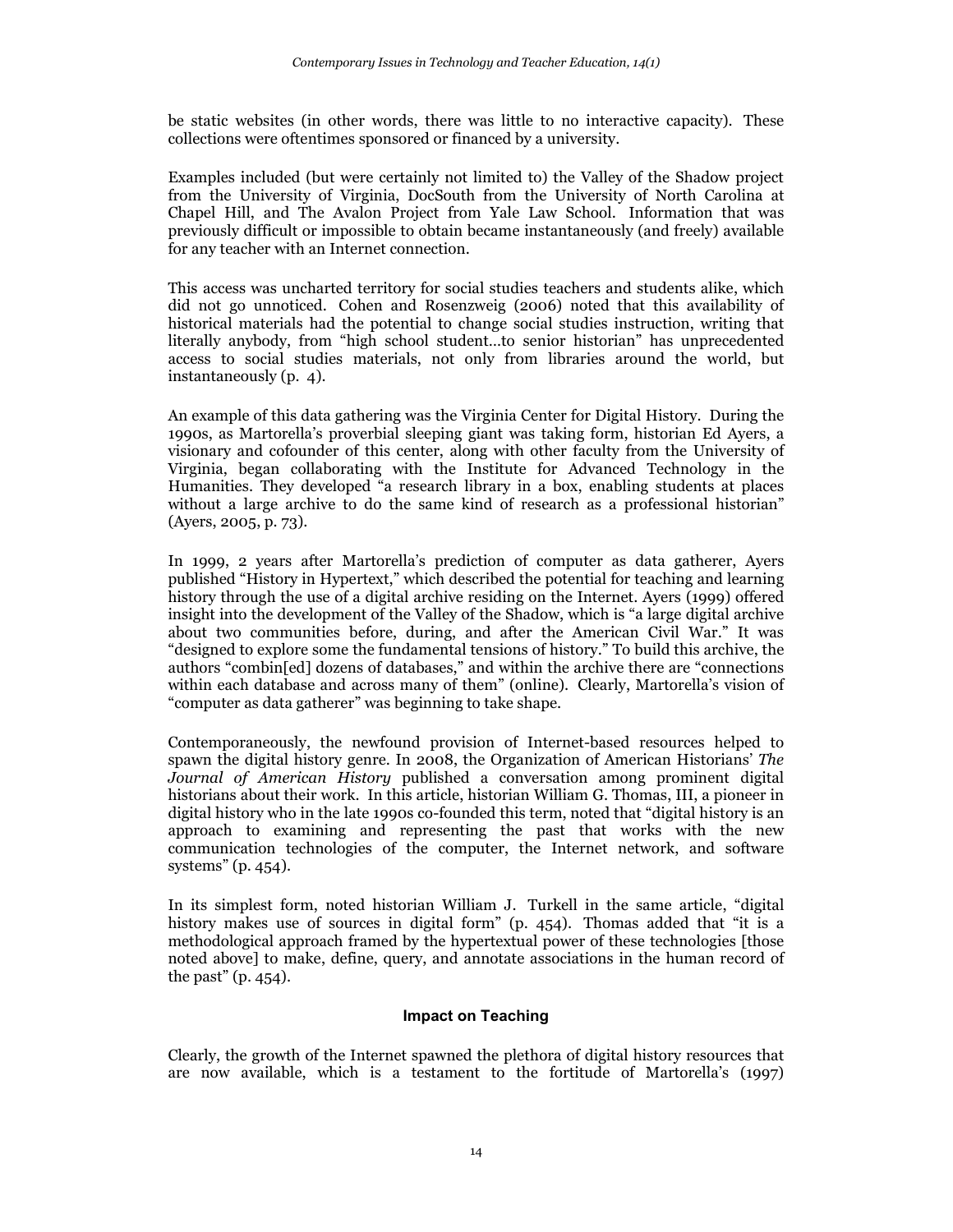prediction. During these beginning stages, this notion of availability of sources was well received in social studies literature, and accordingly, bold predictions were made. Braun and Risinger's 1999 edited book, *Surfing Social Studies: The Internet Book*, described the Internet as a "truly revolutionary development in the production and distribution of materials," and they lauded its potential "as [an] exhibition space for student multimedia projects" (p. 7).

During the 1999-2000 academic year, as the Internet had begun to make inroads in schools and received wide acclaim in the social studies literature, VanFossen (2000) published a study of secondary social studies teachers in Indiana and their instructional use of the Internet. This study substantiated the notion of Internet availability in schools, as "95.8 percent" of the study's respondents "reported having access to the Internet somewhere in their school building" (p. 93).

Despite this availability, "nearly half [of the teachers surveyed]…were low-frequency users of the Internet," and of those who did use it, many did so for lower order tasks, what VanFossen coined "glorified information gathering" (p. 104). Martorella's prediction held true.

During the first decade of the 21st century, several other studies of social studies teachers' Internet use were undertaken. Hicks, Doolittle, and Lee wrote a 2004 article entitled "Social Studies Teachers' Use of Classroom-Based and Web-Based Historical Primary Sources." Although the teachers in this study did not use primary sources of either type to a large degree, the title of the article acknowledges a tacit assumption that primary source documents were widely available on the Internet at this time.

Subsequently, Marri (2005) described how one teacher used technology to teach citizenship education, while Friedman (2006) portrayed teacher access to computer projectors as paramount in Internet-based primary source use. The results of this study showed that at the midpoint of the first decade of the 21st century, access to technology hardware was a major determinant of whether or not social studies teachers utilized Internet-based primary sources.

In the latter part of the decade, VanFossen and Waterson (2008), as well as Friedman (2008), once again assuming easy access to Internet-based primary sources, reexamined how social studies teachers used them in their instruction in Indiana and North Carolina, respectively. The results of these studies revealed little change since VanFossen's (1999- 2000) study, particularly regarding a general lack of Internet use to support higher order thinking. This literature all gives credence to Martorella's vision of "computer as data gatherer."

#### **Interactive Internet**

Similar to his prediction of computer as data gatherer, Martorella foresaw the capacity for increasing interactivity on the Internet. Starting around 2004, the Internet began to evolve from what was essentially a one-way conduit of information to one in which anybody could easily and immediately post content online. Originally, publishing to the Internet was a somewhat cumbersome process. An individual needed to know HTML code and have access to a server in order to publish to the Internet (which was often the case at universities). Readers were consigned merely to consuming this information and were left to decide for themselves its trustworthiness.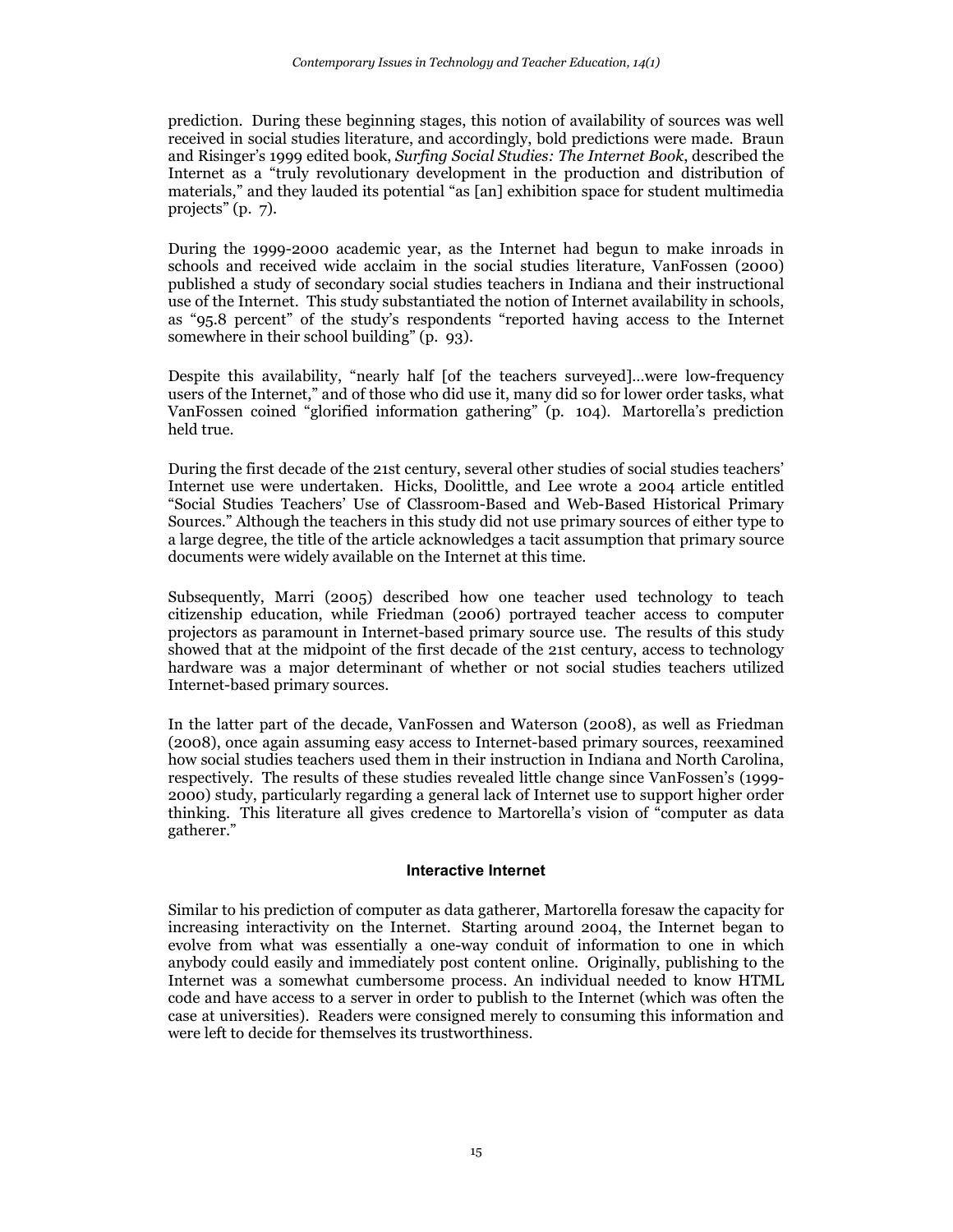The advent of Web 2.0 tools changed this circumstance. Maddux, Liu, and Johnson (2008) asserted that "Web 2.0 is made up of a set of Web participation tools, and they are, in large part, the next logical extension of the powerful and revolutionary idea that gave rise to the Web itself" (p. 160). In being the Internet's next step, Web 2.0 tools have "so simplified" the process of generating (as opposed to merely consuming) information on the Internet that "anyone with a computer and an Internet connection" can do so, thereby creating the interactive Internet that Martorella envisioned (p. 160).

Thousands of Web 2.0 sites exist; as a result, a phenomenon arose that paralleled the era when the Internet was initially developed. Although the Internet was originally praised for its provision of heretofore difficult-to-obtain materials, the major advantage of Web 2.0 was that it provided simple and instantaneous capability to contribute to the Internet. This new, facile process of contributing text, images, music, and video solidified Martorella's (1997) notion of computer as data gatherer.

In the early 1990s, well before the advent of Web 2.0, historians Ed Ayers and Will Thomas were conceiving the idea of the Valley of the Shadow project, which chronicles both a Northern and Southern community prior to, during, and subsequent to the American Civil War using the Internet as a medium. As they were deciding what to include and how it should be presented, Ayers (2005) recalled not desiring a static website in which readers were limited to reading information: "We knew that we did not want to use the computer merely as a distribution device" (p. 88).

Instead, he noted, "We wanted to rethink the ways that text could be presented on computer screens" (Ayers, 2005, p. 88). In so doing, Ayers (2005) argued, they were creating a digital article in which "people could start from many different places and follow many different paths" (p. 88-89).

This capability has had major ramifications in terms of teaching and learning history. Milman and Heinecke (2000) were among the first academics to study the impact of student-generated content through the use of technology and, perhaps fittingly, did so in an upper-level undergraduate history course cotaught by Ayers and Thomas at the University of Virginia in the late 1990s. They examined how student analysis of historical content and subsequent development of Web sites influenced constructivism and found that this medium served to develop a more student-centered class environment, in which students were actively engaged with the content and reported learning both historical research and technology skills.

#### **Teaching and Learning History With Web 2.0 Tools**

The advent of Web 2.0, or what Martorella termed "interactive Internet," came with a potential to augment the processes for teaching and learning history. In many ways it rivals (or perhaps exceeds) the hype and anticipation that the Internet originally generated in the mid-1990s. While the mid-1990s Internet was certainly revolutionary as a data gatherer, and it provided a seemingly infinite increase in information to teachers and students, the mere provision of information did little to modify teaching and learning practices (Friedman, 2008; VanFossen, 1999-2000, VanFossen & Waterson, 2008).

Via their interactivity, Web 2.0 sites have a greater potential to alter instructional practices of social studies teachers, which has been supported in the literature. Holcomb and Beal (2010) described Web 2.0 specifically in regard to social studies and described several Web 2.0 tools alongside examples of how they may be used in the social studies classroom. Friedman and Heafner (2010) noted that Web 2.0 resources can potentially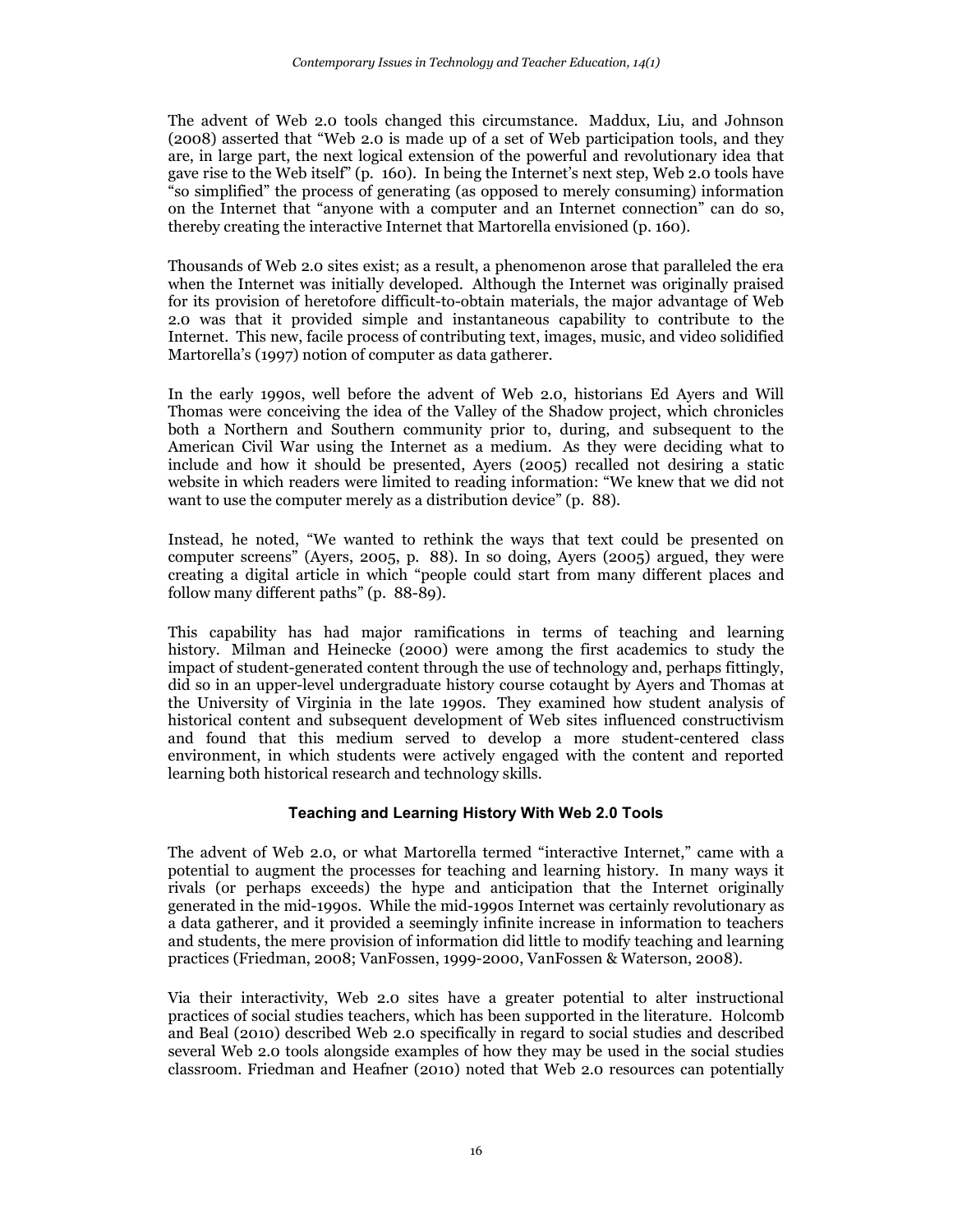"shift the applications of technology in learning from student as consumer to student as contributor who is actively engaged with digitally-based content" (p. 318).

Several studies have examined Web 2.0 tools within the context of a secondary social studies classroom. For example, Friedman and Heafner (2007) investigated student use of wikis within 11th-grade United States history classrooms and their impact on engagement, enjoyment, and achievement. In these studies, students evaluated Internetbased primary source documents (which in itself is a testament to Martorella's notion of computer as data gatherer) as a basis for developing wikis to demonstrate their understanding World War I and World War II. The results showed that students, by and large, enjoyed these projects, but short-term achievement was similar to that of students who did not engage in this activity (Friedman & Heafner, 2007). When subsequently tested 8 months later, students who created wikis outperformed their peers who did not, however (Heafner & Friedman, 2008). In another study of a Web 2.0 tools (in this case the use of Voicethread as a debate tool), Lee and Friedman (2009) found that it was not particularly well suited to debate, but suggested that the tool has great potential, particularly in regard to incorporating "visual images, audio, and ultimately higher-order thinking" (pp. 24-25).

#### **Mobile Technology**

Web 2.0 technology can certainly foster an interactive and potentially beneficial experience for students. An implicit, underlying notion in social studies Web 2.0 research, however, is that these studies have taken place using desktop computers with a wired Internet connection, or perhaps with laptops and a school's wireless Internet connection, but using a personal computer operating system. A more recent iteration and evolution of the Internet is the development and increasing popularity of mobile technology devices, such as smartphones and tablets. These tools bring Martorella's themes of data gatherer and interactive Internet together, as they allow teachers and students all of the benefits of a wealth of information coupled with interactivity but untethered from a specific Internet access point. They, instead, allow users to access the Internet from virtually any location in the world.

For the purpose of this paper, mobile technology refers to any device that has the capability to use the Internet from any Wireless Fidelity (commonly referred to as Wi-Fi) network or through a connection of its own on a third or fourth generation (3G or 4G) network. Commercially available tablets include (but are not limited to) the Apple iPad, Google Nexus, and Amazon Kindle. Some examples of mobile (often referred as cellular) telephone brands that have these capabilities are the Apple iPhone, Samsung Galaxy, Research in Motion Blackberry, and the HTC Inspire.

In the past several years, these devices have become immensely popular worldwide, and trends point to their popularity and influence increasing. In their 2011 book *That Used to Be Us*, Thomas Friedman and Michael Mandelbaum noted that the number of cellular telephones in the world has more than quadrupled in the past decade, a statistic they described as "staggering" (p. 59).

Anderson and Rainie (2008) predicted that mobile devices "will be the primary connection tool to the Internet for most people in the world in 2020" (p. 2). Alongside the burgeoning popularity of these devices, another evolution of the Internet began to take place during the second half of the 21st century's first decade in the form of social media.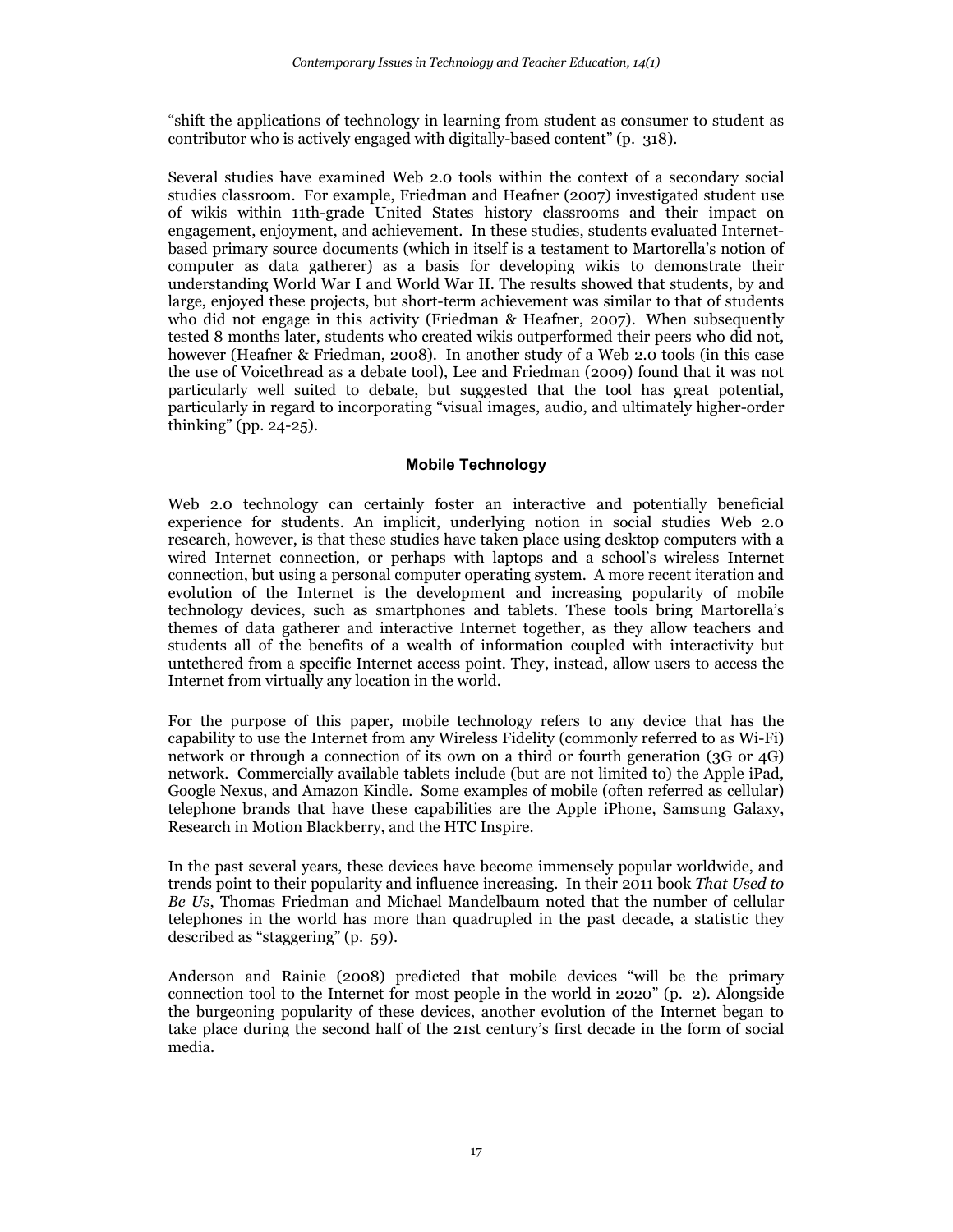A social media site is a Web 2.0 tool that allows users to post comments (as well as pictures and video) that are immediately available for the world to see. Among the two most popular social media sites are Facebook (1.23 billion users) and Twitter (243 million monthly active users; Smith, 2014). This combination of a large number of individuals having a mobile technology device alongside social media tools allows instantaneous transmission and receipt of communication to virtually anybody in the world from virtually anywhere in the world.

This marked change in communication is indicative of Martorella's premonition of an interactive Internet, and its power cannot be underestimated. Indeed, scholars have noted the impact that these tools had on communications among revolutionaries in the Middle East and North Africa during the period known as the Arab Spring of 2011 (e.g., Huang, 2011; Khondker, 2011). Huang (2011) noted, "In part by using the social networking sites, activists [in the Arab world] organised and publicised the unprecedented protests" (p. 1).

## **Mobile Technology in Schools**

Although mobile technology devices and social media enabled the active citizenry that took place in North African countries and the Middle East, it is important to investigate the potential of these tools for teaching, and specifically, for teaching social studies in both a United States and a global context.

Applications (commonly referred to as "apps") can be installed on any mobile device. As of this writing, there are "over 250,000 apps to choose from" (Apple Inc., 2012b) for use on an Apple iPad, and a search of the iTunes store (where applications can be purchased) for "history education" yielded 182 results.

Each app has a "very specific functionality" with an overriding goal of "significantly improv[ing] existing functions of  $[a]$  device," as they tend to be focused on a specific subject or topic for learning (Sukhanov, 2012). For example, the use of the Explore 9/11 app allows a user to learn about the events of September 11, 2001, by reading and listening to accounts of eyewitnesses, as well as viewing a number of primary source images.

The My Elected Officials app not only gives basic information on a politician that might easily have been found on the Internet a decade ago (e.g., this app shows a user that Congresswoman Nancy Pelosi is a Democrat from California's 8th District). The app also allows a user to see images and video, as well as learn how any given official has voted on any issue (updated in real time), potentially promoting higher levels of Bloom's Taxonomy of Educational Objectives. As a result, Martorella's (1997) notions of data gatherer and interactive Internet have gained more veracity.

Mobile technology literature has initially focused on its potential, and several anecdotal reports have described its use in a variety of educational settings. For example, Schachter (2009) reported on the successes of elementary and middle school students using mobile devices, with one teacher noting, "The students were more engaged. There were less behavioral issues, and the parents were saying that they'd buy their kids this phone before they'd buy a PlayStation" (p. 34).

Mobile technology is being used at an increasing rate in K-12 settings. One recent report noted that perhaps because of their "lower cost, child-friendly nature, and strong offering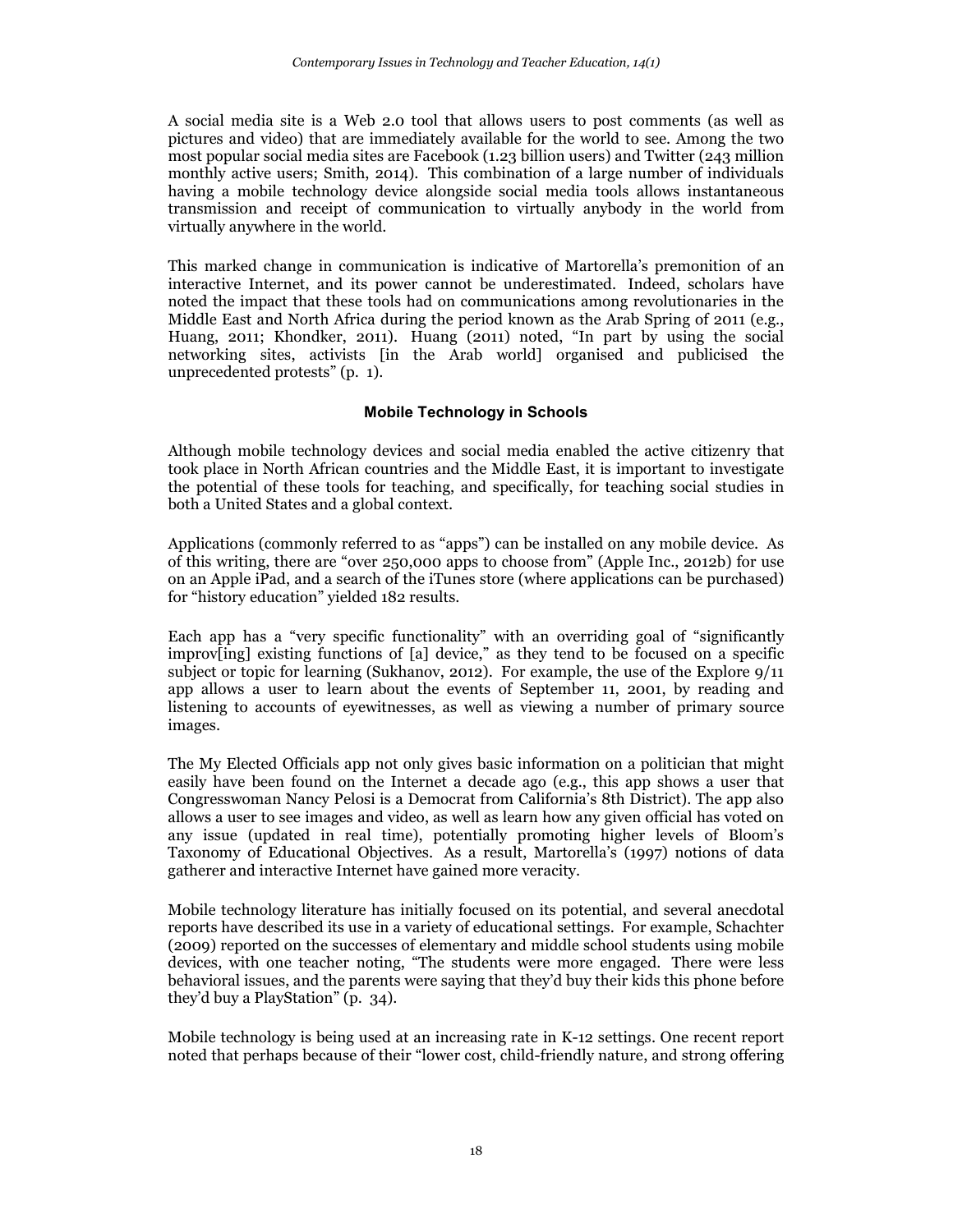of educational apps," in 2011 iPads were purchased at a greater rate than "Mac PC and laptop products in the K-12 education market" (Quillen, 2011).

An example of their use can be seen as the students at Black Hawk Middle School in Bensenville, Illinois, began to use Apple iPads in their social studies courses in August 2011. This initiative was anecdotally deemed a success within the first year. A teacher who used them observed "more conversation, more enthusiasm" among students, and said that "the teacher has more one-on-one interaction." An eighth-grade girl stated, "It's an easy way to learn and have fun at the same time" (Bensenville School District, 2011).

At this stage of development, the number of empirical studies investigating the utility and effectiveness of mobile technology use within the K-12 environment has been limited. Crichton, Pegler, and White (2012) reported on Apple iPod Touch and Apple iPad use among K-12 students in Canada, with the goal of "gain[ing] an understanding of the infrastructure required to support handheld devices in classrooms" (p. 25). Although the majority of students had no experience with these devices, the authors reported that, by and large, students had little difficulty learning how to use the devices themselves.

From an instructional standpoint, elementary and middle school students "demonstrate[d] great enthusiasm" for their use, but high school students, less so (p. 27). Additionally, the authors reported that "teachers have a significantly changed role when using iDevices in their classrooms" (p. 28).

High school social studies students' use of the Explore 9/11 app using an Apple iPad within an 11th-grade United States history course has been investigated. In this study, American high school students reported positive experiences with the iPad itself and were able to develop a sense of historical empathy as they came across the firsthand accounts of seven individuals' experiences on September 11, 2001 (Friedman & Garcia, 2013).

Tenth-grade civics and economics students' use of the Lincoln Telegrams app to study President Lincoln's telegraphic correspondence during the American Civil War was also investigated (Molebash, Lee, & Friedman, 2013). Students reported some images being slow to load at times, yet they reported a successful experience using this app, with no students having technical difficulties and many reporting positive learning experiences as a result of its use. This finding was summarized succinctly by one student who stated that it was "better than a textbook."

# **Current Practices and Future Trends**

Despite the lack of empirical research on mobile technology devices, a wide variety of practice is cropping up in classrooms. One-to-one computing initiatives, such as the one described here, are juxtaposed against districts where mobile technology use among students is banned. A recent Pew Internet study showed that 77% of 12- to 17-year-olds possessed their own cellular telephone (with 23% of these being a smartphone; Lenhart, 2012), thereby enabling one out of every four teens to connect to the wealth of information that Martorella (1997) described. It is an interesting conundrum, as teachers know many students have access, and these students know they have access. Yet, in many schools this learning tool cannot be utilized, at least in an official capacity.

However, teachers are not necessarily prevented from using mobile devices *unofficially*. I am aware anecdotally of an incident when a student asked his teacher what year John C. Calhoun was born. Despite mobile technology being banned in his school, the teacher said to the class, "That's a good question. Do me a favor and look that up on your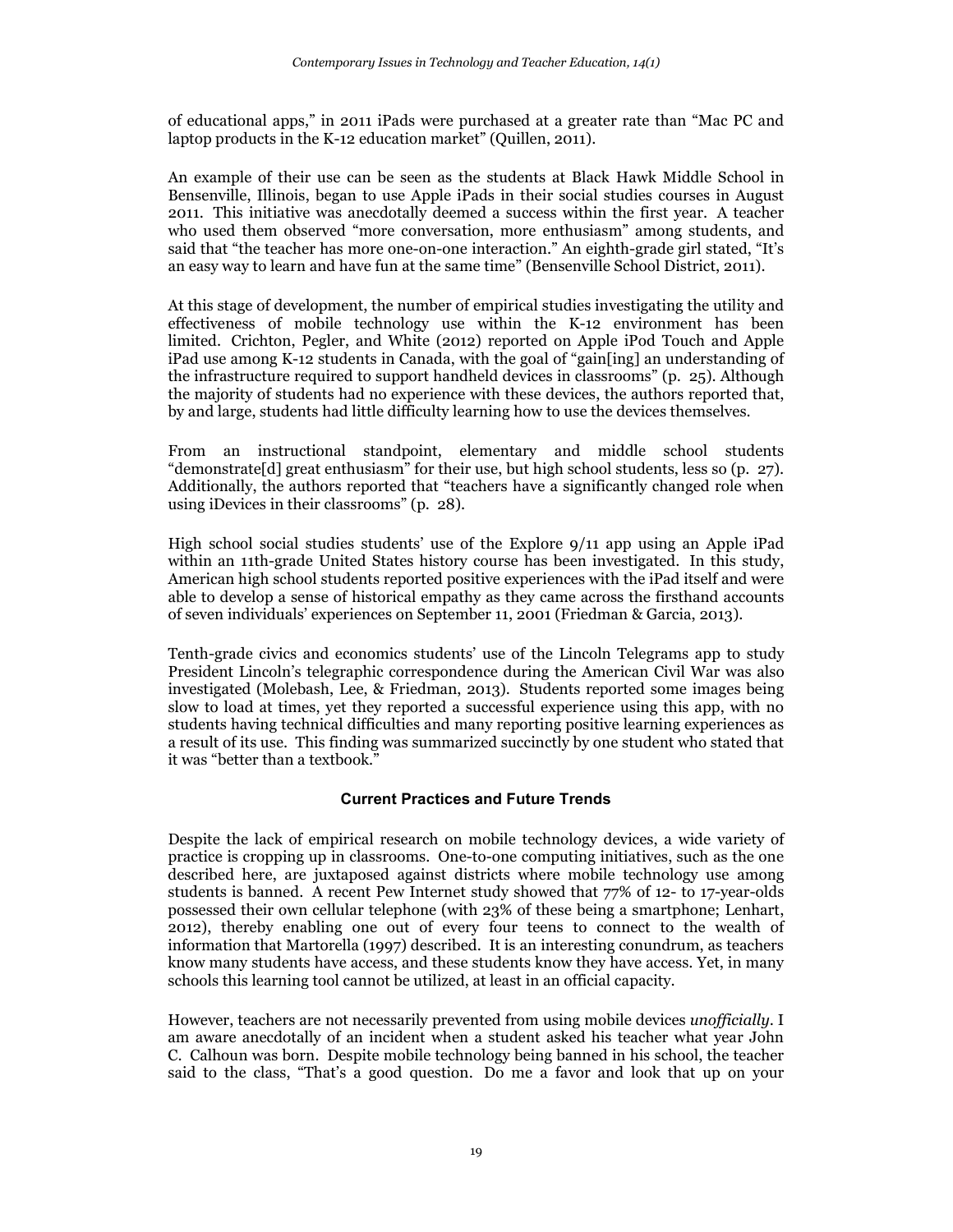phones." Seventeen seconds passed, before a student triumphantly declared, "Got it! 1782!"

A phenomenon is likely taking place with mobile devices that is similar to what occurred with the Internet at the turn of the 21st century. A decade ago, Levin and Arafeh (2002) described a phenomenon of students reporting learning from the vast resources of the Internet outside of school, but not necessarily within it, which they termed a "substantial disconnect" (p. iii). In other words, students in Levin and Arafeh's study took advantage of Internet resources to augment their learning experience, albeit not necessarily in school.

Although discerning if and when one-to-one mobile computing will be the norm in schools is difficult, social studies and technology researchers would be foolhardy to wait until it is the norm before engaging in research. Rather, this moment should be seen as an opportunity to seize, with instructional designers developing education-friendly applications in concert with researchers. Then, researchers a decade from now will not be writing retrospective reviews asking whether mobile computing was a "lost opportunity or unexplored frontier," as they did regarding the Internet in social studies classrooms (Friedman & VanFossen, 2010, p. 51).

## **Mobile Technology Research Collaborative**

Mobile technology devices are well on their way to becoming omnipresent in society, and trends point to this soon being the case in schools as well. However, relatively little empirical research has been conducted on their effectiveness. Therefore, a mobile technology research collaborative that is populated by faculty from around the world might be created to study the factors that encourage and barriers that restrain mobile technology use, how hardware can be provided, and the affordances and constraints of different devices and applications. It could serve as a clearinghouse of different research and teaching ideas.

In 1997, Martorella was correct from a societal point of view in his predictions of the computer serving as a data gatherer as well as the interactive Internet. It cannot be said with certainty, however, that these developments have transformed schooling, in general, and social studies, in particular. Will this field be able to advance pedagogy as a result of the (relatively) newfound materials online and using mobile devices to access and learn with them? Or will these tools serve solely as sources from which we gather information?

#### **References**

Apple Inc. (2012a). iPad in education. Retrieved from <http://www.apple.com/education/ipad/>

Apple Inc. (2012b). *iPad*. Retrieved from [http://www.apple.com/ipad/from-the-app](http://www.apple.com/ipad/from-the-app-store/)[store/](http://www.apple.com/ipad/from-the-app-store/)

Ayers, E. L. (1999). *History in hypertext*. Retrieved from <http://www.vcdh.virginia.edu/Ayers.OAH.html>

Ayers, E. L. (2005). *What caused the Civil War? Reflections on the south and southern history*. New York, NY: W. W. Norton & Company.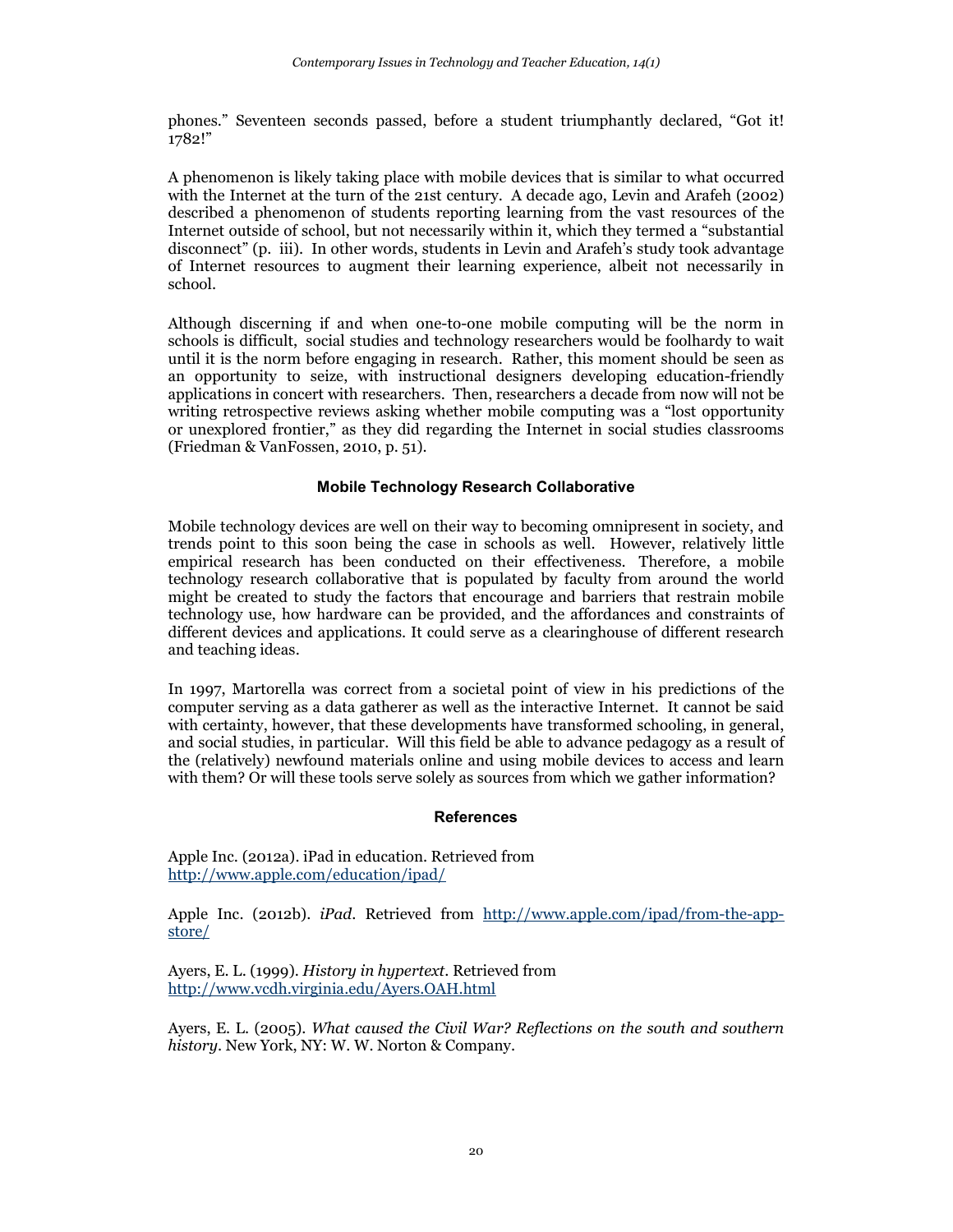Bensenville School District. (2011, September). Social studies pilots iPad program. Retrieved from<http://www.bsd2.org/index.aspx?NID=678>

Bigelow, B. (1997). On the road to cultural bias: A critique of the Oregon Trail CD-Rom. *Language Arts, 74*(2), 84-93.

Braun, J., & Risinger, F. (Eds.) (1999). *Surfing social studies: The Internet book*. Washington, DC: National Council for the Social Studies.

Cohen D. J., & Rosenzweig, R. (2006). *Digital history: A guide to gathering, preserving, and presenting the past on the web*. Philadelphia, PA: University of Pennsylvania Press.

Crichton, S., Pegler, K., & White, D. (2012). Personal devices in public settings: Lessons learned from an iPod Touch/iPad project. *Electronic Journal of e-Learning, 10*(1), 23-31.

Diem, R. A. (1983). Technology and the social studies: Issues and responsibilities. *Social Education, 47*(5), 308-310, 313.

Foster, S. J., & Hoge, J. D. (1997). Surfing for social studies software: A practical guide to locating and selecting resources on the Internet. *Social Studies and the Young Learner, 9*(4), 28-32.

Friedman, A. M. (2006). World history teachers' use of digital primary sources: The effect of training. *Theory and Research in Social Education, 34*(1), 124-141.

Friedman, A. M. (2008). Social studies teachers' use of the Internet to foster democratic citizenship. In P. J. VanFossen & M. J. Berson (Eds.), *The electronic republic? The impact of technology on education for citizenship* (pp. 173-195). West Lafayette, IN: Purdue University Press.

Friedman, A. M., & Garcia, E. R. (2013). "People with real experiences." Using mobile devices in high school social studies. *Social Studies Research and Practice*, *8*(3), 115-127. Retrieved from [http://www.socstrpr.org/wp-content/uploads/2013/11/06489-](http://www.socstrpr.org/wp-content/uploads/2013/11/06489-Friedman-et-al.pdf) [Friedman-et-al.pdf](http://www.socstrpr.org/wp-content/uploads/2013/11/06489-Friedman-et-al.pdf)

Friedman, A. M., & Heafner, T. L. (2007). "You think for me, so I don't have to": The effect of a technology-enhanced, inquiry learning environment on student learning in 11th-grade United States history. *Contemporary Issues in Technology and Teacher Education*, *7*(3). Retrieved from <http://www.citejournal.org/vol7/iss3/socialstudies/article1.cfm>

Friedman, A. M., & Heafner, T. L. (2010). Web 2.0 tools in social studies methods. In J. Yamamoto, J. C. Kush, R. Lombard, & C. J. Hertzog (Eds.), *Technology implementation and teacher education: Reflective models* (pp. 312-331). Hershey, PA: IGI Publishing.

Friedman, A. M., & VanFossen, P. J. (2010). The Internet in social studies classrooms: Lost opportunity or unexplored frontier? In M. J. Berson & R. A. Diem (Eds.), *Technology in retrospect: Social studies place in the information age 1984-2009* (pp. 51-74). Charlotte, NC: Information Age Publishing.

Friedman, T. L. (2005). *The world is flat: A brief history of the twenty-first century*. New York, NY: Farrar, Strauss, and Giroux.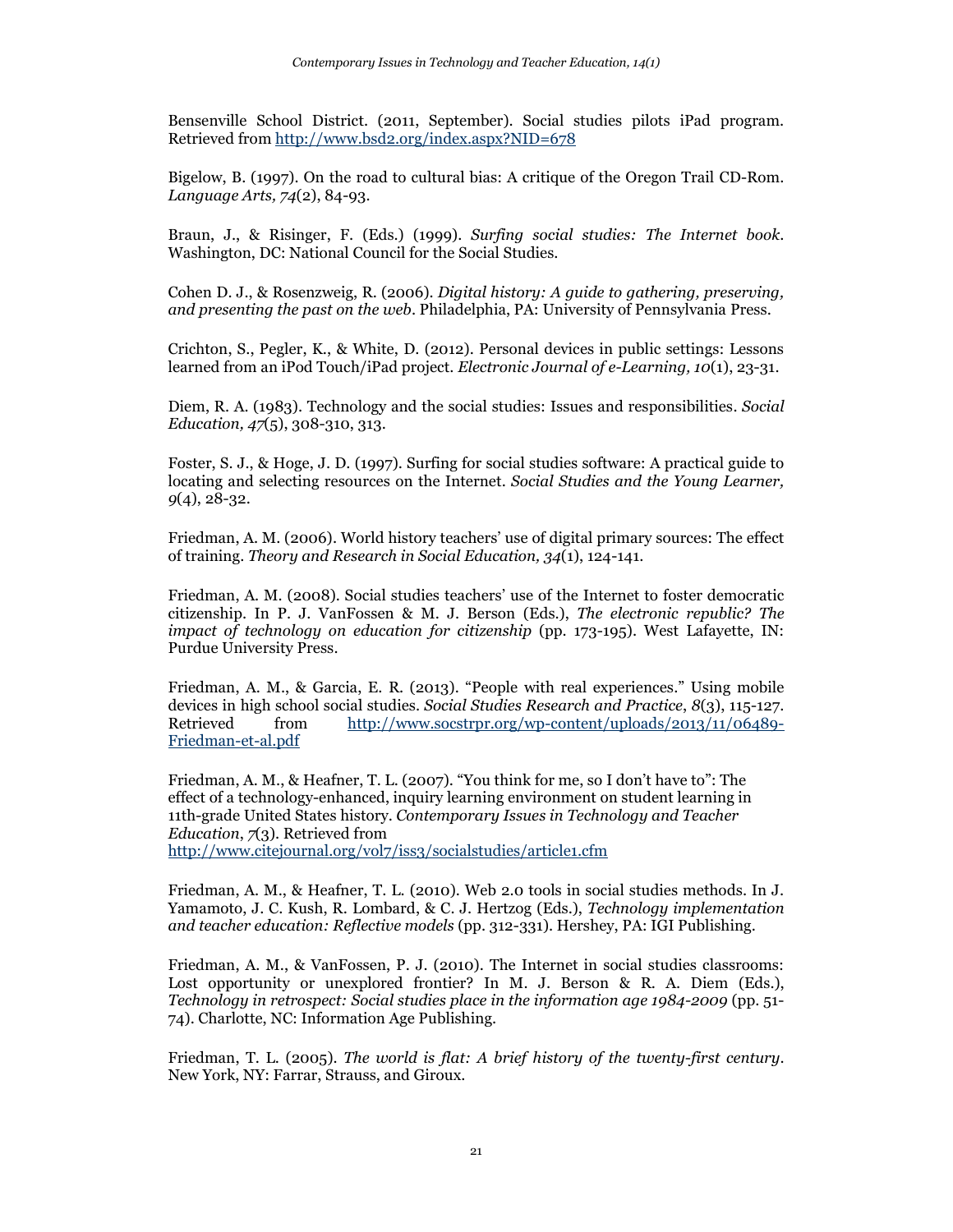Friedman, T. L., & Mandelbaum, M. (2011). *That used to be us: How America fell behind in the world it invented and how we can come back*. New York, NY: Farrar, Strauss, and Giroux.

Heafner, T. L., & Friedman, A. M. (2008). Wikis and constructivism in social studies: Fostering a deeper understanding. *Computers in the Schools*, *25*(3-4), 288-302.

Helms, R. G., & Finegan-Stoll, C. (1998). Internet teaching resources for Japan. *Social Studies and the Young Learner, 10*(3), 7-8.

Hicks, D., Doolittle, P., & Lee, J. K. (2004). Social studies teachers' use of classroombased and web-based historical primary sources. *Theory and Research in Social Education, 32*(2), 213-247.

Holcomb, L. B., & Beal, C. M. (2010). Capitalizing on Web 2.0 in the social studies context. *TechTrends, 54*(4), 28-33.

Huang, C. (2011, June 6). Facebook and Twitter key to Arab Spring uprisings: Report. *The National*. Retrieved from [http://openlab.citytech.cuny.edu/designprocess/files/2012/08/TheNational\\_Facebooka](http://openlab.citytech.cuny.edu/designprocess/files/2012/08/TheNational_FacebookandTwitterKeytoArabSpringUprising.pdf) [ndTwitterKeytoArabSpringUprising.pdf](http://openlab.citytech.cuny.edu/designprocess/files/2012/08/TheNational_FacebookandTwitterKeytoArabSpringUprising.pdf)

Khondker, H. H. (2011). Role of the new media in the Arab Spring. *Globalizations, 8*(5), 675-679.

Kuhn, E. (2009, December 18). Google unveils top political searches of 2009. Retrieved from the CNN Politics website: [http://politicalticker.blogs.cnn.com/2009/12/18/google](http://politicalticker.blogs.cnn.com/2009/12/18/google-unveils-top-political-searches-of-2009/)[unveils-top-political-searches-of-2009/](http://politicalticker.blogs.cnn.com/2009/12/18/google-unveils-top-political-searches-of-2009/)

Lee, J. K., & Friedman, A. M. (2009, June). Using Voicethread as a debate tool. Paper presented at the third James F. Ackerman Colloquium on Technology and Citizenship Education, West Lafayette, IN.

Lenhart, A. (2012). Teens, smartphones, & texting [Pew Internet & American Life Project report]. Retrieved from [http://pewinternet.org/Reports/2012/Teens-and](http://pewinternet.org/Reports/2012/Teens-and-smartphones/Cell-phone-ownership/Smartphones.aspx)[smartphones/Cell-phone-ownership/Smartphones.aspx](http://pewinternet.org/Reports/2012/Teens-and-smartphones/Cell-phone-ownership/Smartphones.aspx)

Levin, D., & Arafeh, S. (2002). The digital disconnect: The widening gap between Internet-savvy students and their schools [Pew Internet and American Life Project report]. Retrieved from [http://www.pewinternet.org/~/media//Files/Reports/2002/PIP\\_Schools\\_Internet\\_Rep](http://www.pewinternet.org/~/media/Files/Reports/2002/PIP_Schools_Internet_Report.pdf.pdf) [ort.pdf.pdf](http://www.pewinternet.org/~/media/Files/Reports/2002/PIP_Schools_Internet_Report.pdf.pdf)

Maddux, C. D., Liu, L., & Johnson, L. (2008). Web 2.0: On the cusp of a revolution in information technology in education? *Computers in the Schools, 25*(3-4), 159-162.

Maher J. (2011, November 5). Edu-ware [Web log post]. Retrieved from <http://www.filfre.net/?s=EDU-WARE>

Marri, A. R. (2005). Educational technology as a tool for multicultural democratic education: The case of one US history teacher in an underresourced high school.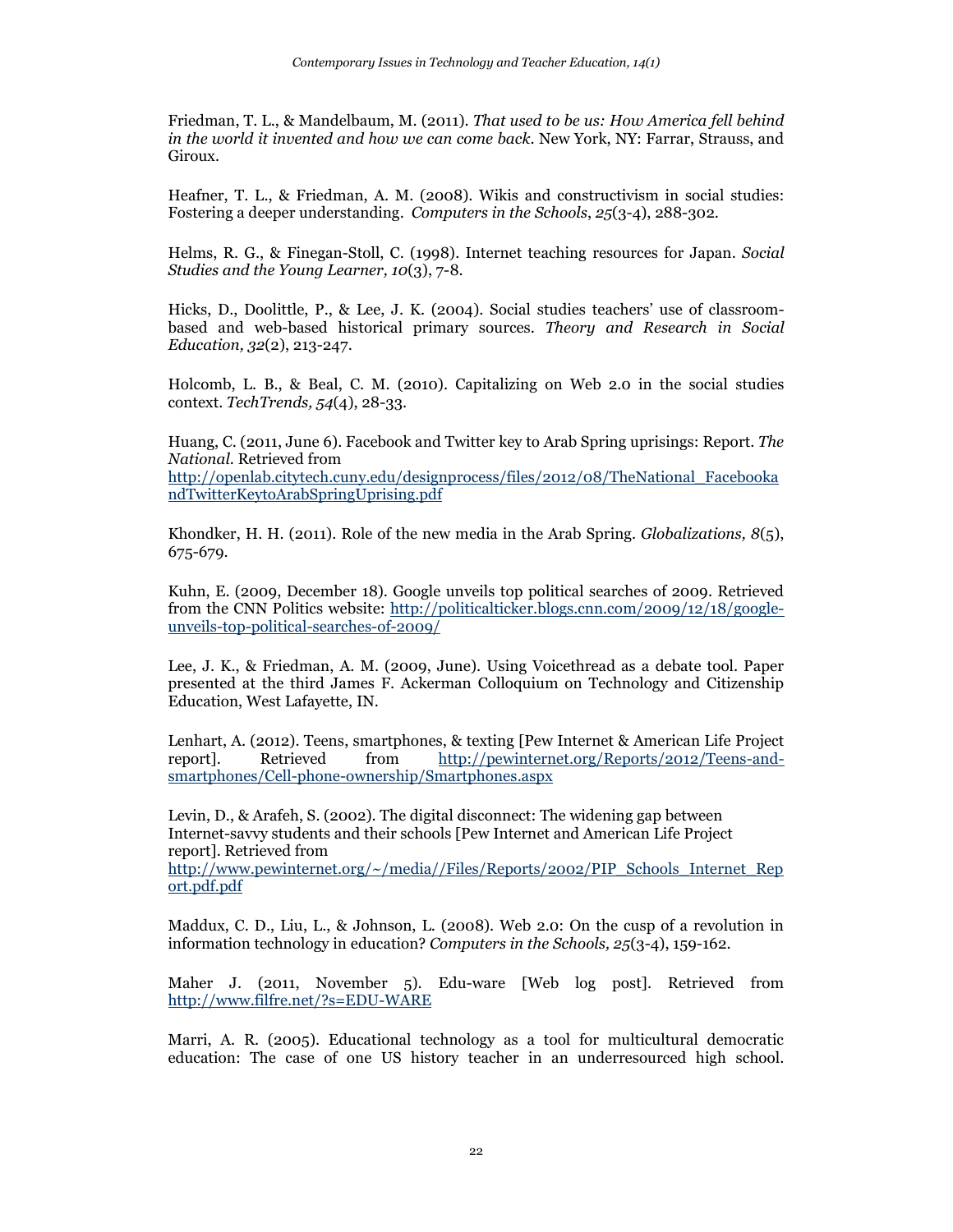*Contemporary Issues in Technology and Teacher Education*, *4*(4). Retrieved from <http://www.citejournal.org/vol4/iss4/socialstudies/article1.cfm>

Martorella, P. H. (1997). Technology and the social studies - or: Which way to the sleeping giant? *Theory and Research in Social Education, 25*(4), 511-514.

Milman, N. B., & Heinecke, W. F. (2000). Innovative innovation of technology in an undergraduate history course. *Theory and Research in Social Education, 28*(4), 546-565.

Molebash, P. E., Lee, J. K., & Friedman, A. M. (2013). The Lincoln telegrams project: A design-based research approach to simplifying digital history. *Journal of the Research Center for Educational Technology, 9*(1), 49-74.

Organization of American Historians. (2008). Interchange: The promise of digital history. *The Journal of American History, 95*(2), 452-491.

Pride, P. (1994). Videodiscs on the Cold War and the presidency. *Social Education, 58*(1), 48-50.

Quillen, I. (2011, July 20). iPad K-12 sales outpace Mac products [web log post]. Retrieved from [http://blogs.edweek.org/edweek/DigitalEducation/2011/07/ipad\\_sales\\_to\\_k-](http://blogs.edweek.org/edweek/DigitalEducation/2011/07/ipad_sales_to_k-12_outpace_mac.html?qs=iPad)[12\\_outpace\\_mac.html?qs=iPad](http://blogs.edweek.org/edweek/DigitalEducation/2011/07/ipad_sales_to_k-12_outpace_mac.html?qs=iPad)

Risinger, C. F. (1996). Webbing the social studies. *Social Education, 60*(2), 111-112.

Risinger, C. F. (2000). Democracy.gov? Thomas Jefferson, the Internet, and the future of American democracy. *Social Education, 64*(5), 305-307.

Risinger, C. F. (2006). Teaching about international issues, geography, and multiple points of view using the Internet. *Social Education, 70*(1), 34-36.

Risinger, C. F. (2012). Teaching about the 2012 elections using the Internet. *Social Education, 76*(4), 187-188.

Saettler, P. (1990). *The evolution of American educational technology*. Englewood, CO: Libraries Unlimited, Inc.

Schachter, R. (2009). Mobile devices in the classroom. *District Administration, 45*(10), 31-34.

Sengupta, S. (2012, May 14). Facebook's prospects may rest on trove of data. Retrieved from *The New York Times* Technology site: [http://www.nytimes.com/2012/05/15/technology/facebook-needs-to-turn-data-trove](http://www.nytimes.com/2012/05/15/technology/facebook-needs-to-turn-data-trove-into-investor-gold.html?_r=1)[into-investor-gold.html?\\_r=1](http://www.nytimes.com/2012/05/15/technology/facebook-needs-to-turn-data-trove-into-investor-gold.html?_r=1)

Smith, A., & Brenner, J. (2012). *Twitter use 2012* [Pew Internet & American Life Project report]. Retrieved from <http://pewinternet.org/Reports/2012/Twitter-Use-2012.aspx>

Smith C. (2014). How many people use 378 of the top social media, apps & tools? (February 2014). Retrieved from the Digital Marketing Ramblings website: